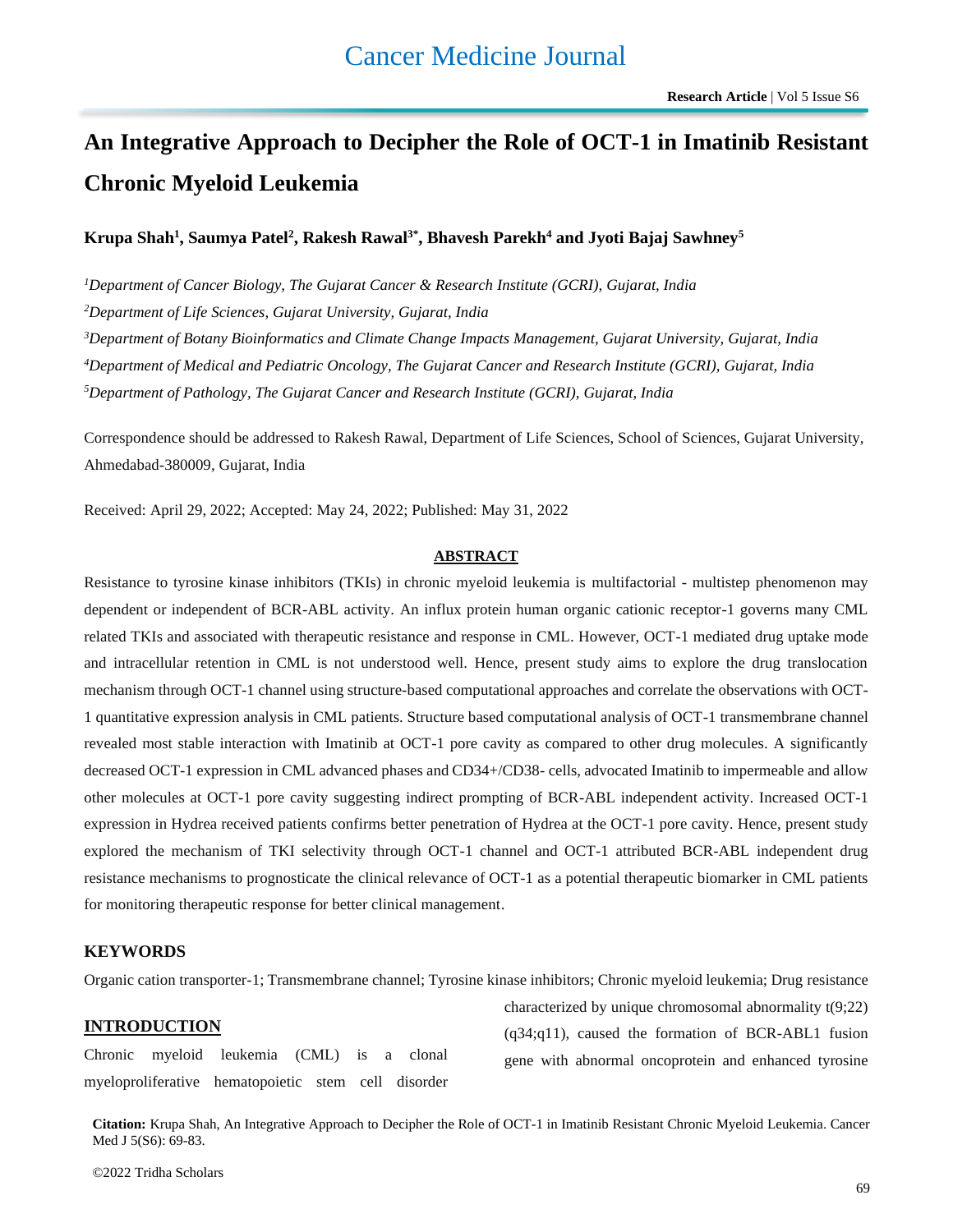kinase activity, considered to be the pathogenic driver of CML multiphase progression [1,2]. However, since the last decades, advancement in targeting BCR-ABL1 tyrosine kinase inhibitors (TKIs) has completely modernized the era of CML treatment history over conventional therapy [3]. Though, treatment failure, loss of response and relapse owing to primary and secondary resistance has always been a major cause of concern in a proportion of patients accountable for chronic to blastic phase transformation leading to overall disease progression [4-43]. Disease progression due to phase transformation in CML is multistep- multifactorial phenomenon and may dependent or independent of BCR-ABL activity [7,8-14]. In CML, the function of efflux and influx transporters in maintaining the intracellular drug concentration through uptake and extrusion of TKIs has received much attention in recent years. Among all, transporters, an important human Organic Cation Transporter-1 (hOCT-1), a solute carriermajor channel influx protein controls the uptake of many chemotherapeutic cationic drugs, including imatinib, and aberrant OCT-1 expression arbitrate the Imatinib transportation uptake rate, intracellular concentration and overall therapeutic response in CML patients [10,15]. Several authors have demonstrated the association between OCT-1 expression and Imatinib response in early-stage CML patients, suggesting that patients with high OCT-1 expression activity attained prompt progression-free and overall survival, especially those received Imatinib as front-line therapy [9-11,13-15,20]. While patients with low OCT-1 expression activity reported to have a high risk of developing resistance and disease progression [15-18]. Despite cumulative experimental evidence demonstrating the association between the functional activity of OCT-1 and Imatinib, the interaction of OCT-1 with drug selection and intracellular delivery across the membrane is not yet clearly understood and further needs to be explored in detail [19]. In addition, the lack of or very limited comprehensively modelled OCT-1 protein structure information expedited the prediction of the OCT-1 modeled structure and transmembrane channel. Therefore, present study aims to predict the homology modeling of OCT-1 protein structure and OCT-1 transporter channel using various computational approaches. Moreover, comprehensive molecular docking and simulation analysis was performed to identify the best TKI interaction at the OCT-1 pore cavity compared to other CML TKIs. Further, in order to confirm the OCT-1 as a potential influx protein responsible for activation of BCR-ABL independent mechanisms, computationally derived data were correlated with the quantitative expression of OCT-1 in CML patients and CML +/ CD38-stem cells.

### **MATERAILS AND METHOD**

### *Patients Collection and Selection Criteria*

Total 120 CML samples from each phase chronic  $(N = 30)$ , accelerated ( $N = 30$ ), and Blastic crisis ( $N = 30$ ), from the year 2011-2015 were collected from Gujarat Cancer & Research Institute, Gujarat, India. Of the collected samples,  $N = 58$  were received Imatinib,  $N = 32$  received Hydrea and  $N = 30$  received Imatinib + Hydrea as therapy. Prior informed consent and institutional ethical approval were obtained before sample collection. Following criteria were considered for the patient selection: If patient has not received any therapy at time of collection considered as untreated samples and those who fails to achieve an either hematological, cytogenetic, or molecular response also included as follow up samples. NCCN guidelines were followed for the patient's response and resistance criteria. The patient's baseline clinico-pathological and demographic details such as age, sex, spleen size, WBC count, differential count, platelet count, and peripheral blasts percentage were recorded. Median range of patient's age was 39 (18 years - 70 years), splenomegaly size 17 (11 cm - 84.7 cm), Basophils count 3 (0 cells/ $\mu$ l - 20 cells/ $\mu$ l), Eosinophil count 3 (0.1 cells/µl - 16 cells/µl), W.B.C. count 146000 (2900 count/µl - 754800 count/µl), Platelet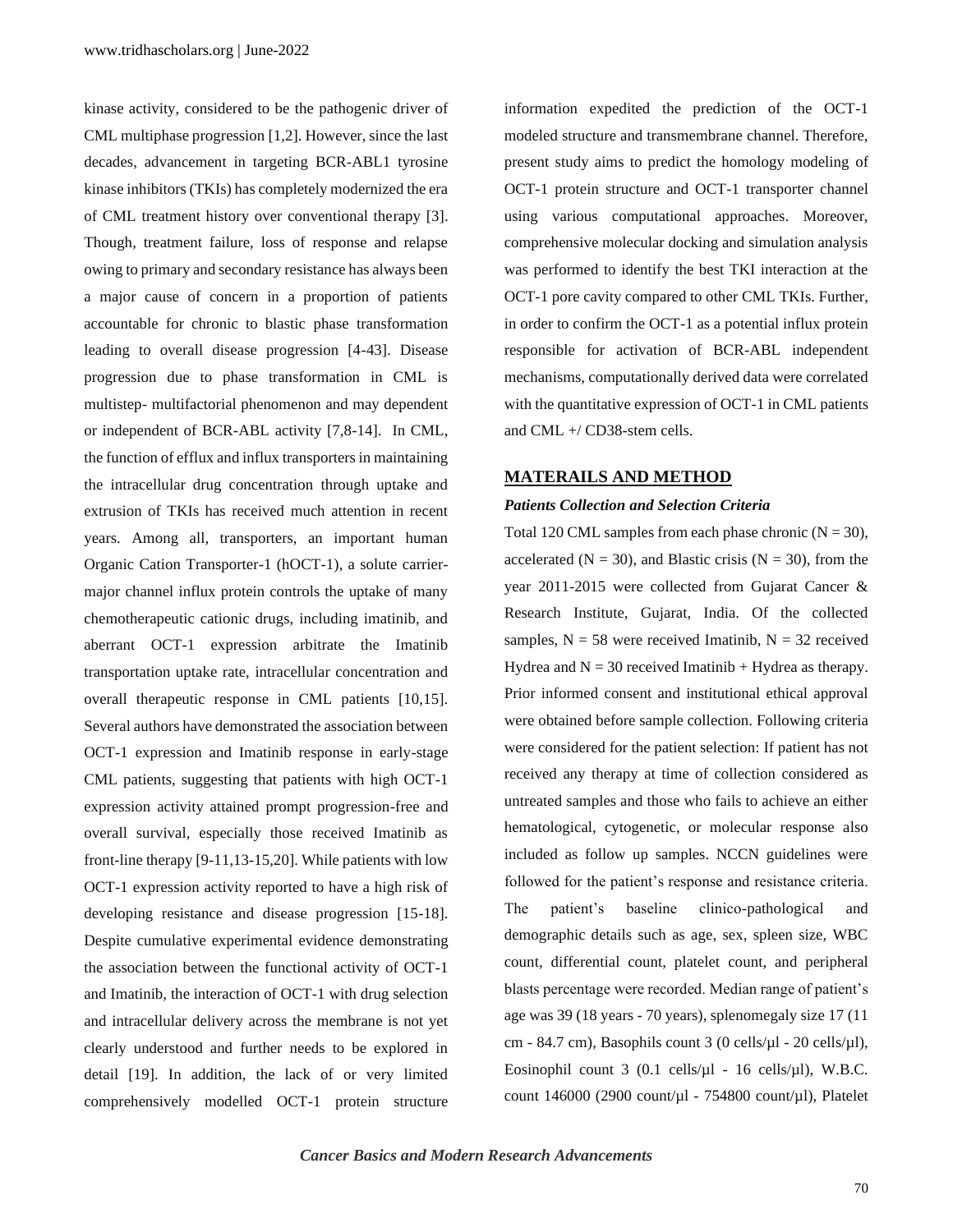count 373000 (6600 count/ $\mu$ l - 754800 count/ $\mu$ l), and Peripheral blast 3 (1%-87%).

### *Quantitative Reverse Transcriptase PCR (qRT-PCR)*

Mononuclear cells were acquired by ficoll (Histopaq-1077, Sigma) density gradient centrifugation from collected bone marrow and blood samples followed by positive selection and enrichment of CML CD34+/ CD38- subpopulation of cells through midi MACs immuno-magnetic separation (Miltenyi Biotech, Germany). Total RNA was extracted from Nucleospin total RNA isolation kit (Macherey-Nagel) followed by cDNA synthesis using iScript cDNA synthesis kit (Bio-Rad) as per manufacture instructions. qRT-PCR was performed using SYBR green based Brilliant III Ultra-Fast qRT-PCR  $2 \times$  Master mix (Agilent Technology), OCT-1 primers (F: 5'-CTG AGC TGT ACC CCA CAT TCG-3', R: 5'-CCA ACA CCG CAA ACA AAA TGA-3') and 20 ng of cDNA as an initial template on ARIAMx system (Agilent Systems, USA). Following thermal cycling condition was set to amplify the OCT-1 region: Hot start activation at 95°C for 3 minutes, followed by 40 cycles of, denaturation at 95°C of 5 seconds, annealing at 60°C for 10 seconds and reaction hold at 4°C. GAPDH was used as a reference transcript for calculating the fold change expression. Each experimental reaction was set up in triplicate with no template control for expression analysis. Threshold (Ct) value generated after an experimental run was used to calculate the fold difference between the target gene and reference gene using the 2^ΔΔct method. To avoid the sample heterogeneity, fold change of bone marrow and blood samples were analyzed against naïve stem cells and MNCs, respectively.

### *Statistical Analysis*

Two-tailed Student t-tests were used for statistical analysis. The difference was considered statistically significant when the P-value is less than 0.05. The data represented as mean  $\pm$  SD of the number of the determinations and analyzed by SPSS software version 20.

# *Computational Structural Molecular Modeling and Transmembrane Helices Prediction of OCT-1*

Computer-aided homology modeling of OCT-1 was performed after retrieval of OCT-1 (O15245: S22A1\_HUMAN) protein sequence from UniProtKB/Swiss-Prot database (The UniProt Consortium, 2012) [26,27]. A Sequence homology search was carried out with the BLASTP server, followed by a prediction of OCT-1 homology structure with Phyre2 Server [24]. The BLASTP server uses the best five iterative runs from databases and identifies the best sequence homology of the queried OCT-1 protein sequence, which was subjected to the Phyre2 server to build OCT-1 homology modelled structure. Three states of the secondary structure, alphahelix  $(H)$ , beta-strand  $(E$  - for extended), and coil  $(C)$ prediction of the generated model structure were confirmed using Psi-Pred [21], Jnet [25], and SSPro [29] independent programs that output the information along with confidence value in the form of consensus. The generated OCT-1 model was energy minimized using YASARA energy minimization server [34] and subjected to the TMHMM 2.0 program for transmembrane helices predictions [30].

### *OCT-1 Model Quality and Accuracy*

The stereo chemical characteristics of the predicted modeled structure were confirmed with the Ramachandran plot [33] using an online Structure Analysis and Verification Server (SAVES) (http://nihserver.mbi.ucla.edu/SAVES). The identification of mistraced atomic coordinates, the accuracy of the bond length accuracy, the correctness of the amino acid chirality and quality factor of the verified protein structure were further evaluated with ERRAT2 server [22,23]. Subsequently, the OCT-1 channel prediction, characterization and complete structural organization such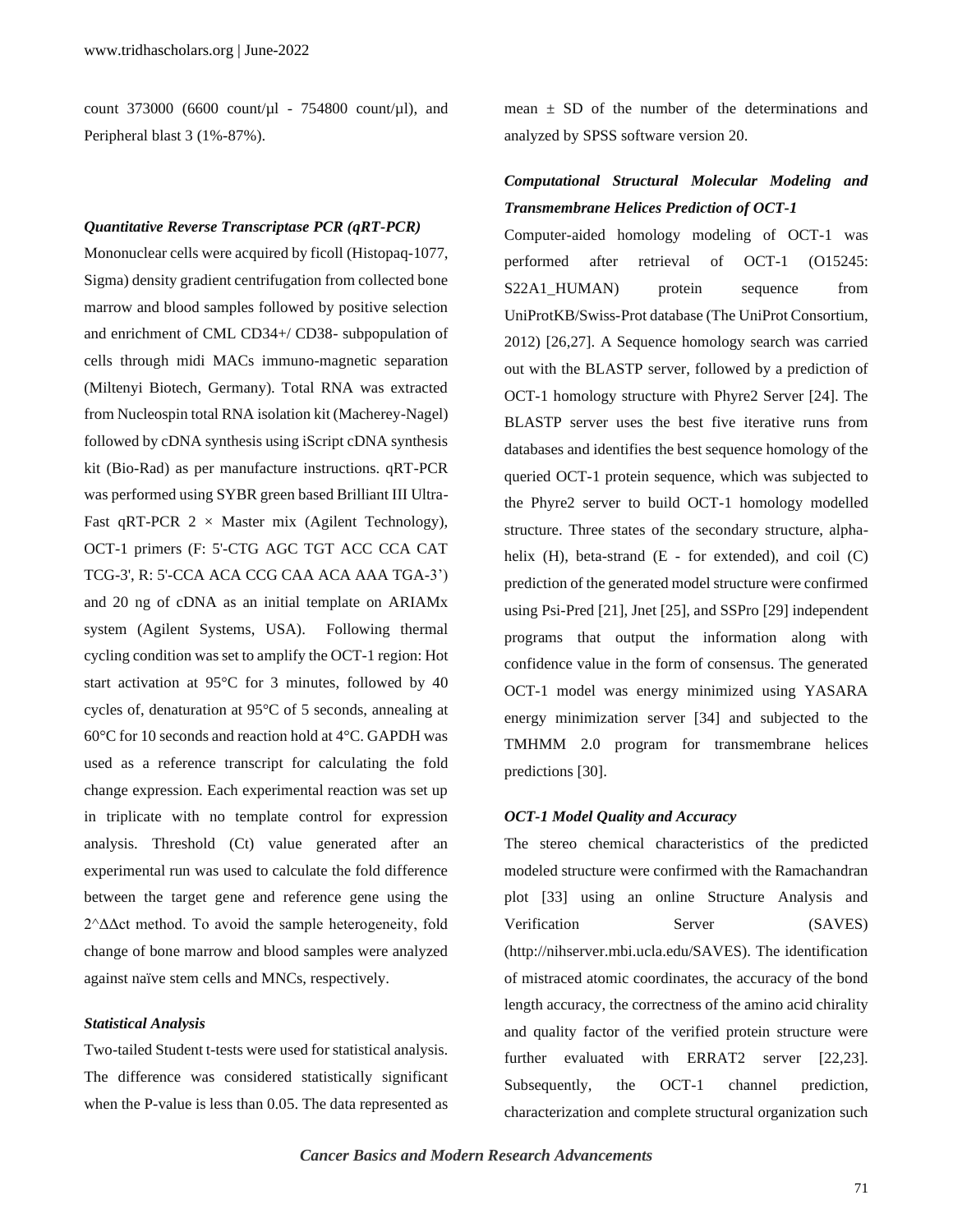as pore diameter profiles, pore-lining residues, pore size, and shape were determined with the Pore-Walker program [32].

#### *Molecular Docking Experiment Settings*

Total six drug molecules Imatinib, Nilotinib, Dasatinib, Ponatinib, Hydrea and Diclofenac retrieved from PUBCHEM database and subjected to AMBER03 force field-based energy minimization on the YASARA platform to in order to obtain a stable conformation of the structures. Before Docking, the homology-modeled OCT-1 protein structure was preprocessed to remove water molecules and encompass explicit polar hydrogen atoms as well as electrostatics using Autodock tools 4. For binding site generation, torsional restrained were kept flexible in ordered to attain the favorable binding conformation. Finally, the docking on Autodock 4.2 was performed by assigning the grid size  $48 \times 62 \times 62$  XYZ points with a grid spacing of 0.375 Å and setting the grid center with a dimension of x = 50.19 Å, y = 39.05 Å, and z = 36.55 Å [31]. Rest optimization parameters were set to standard. To identify the best ligand- protein position, an active sitedirected docking simulation was performed, which was clustered based on the RMSD value and binding free energy. Finally, top-scoring binding conformers were considered for ligand-protein interactions and were selected for further refinement using MD simulation.

### *Molecular Dynamics Studies of OCT-1*

A structure-based 100 ns molecular simulation was set up to investigate the dynamic behavior of the docked proteinligand complexes on the YASARA platform. Before simulation, complexes were subjected to energy minimization in order to determine to the atomic coordinates of the protein structure. Simulation complexes were embedded with Palmitoyl Ethanol Amide lipids (237 molecules) - water (7537 molecules) membrane, with the OCT-1 transmembrane region occupying the lipid membrane and its cytosolic regions being solvated by water molecules. Rest of simulation assisted with transferable intermolecular potential 3 points (TIP3P) water molecules (density  $0.997 \text{ g L}^{-1}$ ), AMBER03 force field, temperature 298 K, and pH 7.4 [36]. Periodic boundaries were defined with a cell extension of 10Å, the system neutralization was carried out with 0.9% NaCl and energy minimization was performed with the steepest gradient approach (5000 cycles) followed by the simulated annealing method. Subsequently, equilibration was performed by considering harmonic restraints on all heavy atoms of the protein–ligand complex (force constant= 1000 kJ mol−1 nm−2 ). Particle mesh Ewald method was employed to calculate the long-range electrostatics with a cutoff of 10 Å [35,37]. Simulation snapshots were taken at every 10,000 simulations with a period of 25 ps (One simulation time step at 2.5 fs, i.e.  $10,000 \times 2.5 = 25$  ps). The generated RMSD (Root Mean Square Deviation) and RMSF (Root Mean Square Fluctuation) trajectories were analyzed for the structural stability of the docked proteinligand complexes.

# **RESULTS**

#### *Template Selection and Homology Modelling*

The three- dimensional model of the OCT-1 protein was predicted by employing OCT-1 (ID O15245) protein sequence to PSI-BLAST to identify the best template against the query sequence. Based on the Position Scoring Matrix System (PSSM), PSI-BLAST identified the sequence similarity with domain of general substrate transporters - Major Facilitator Super Domain (MSF) in different organisms against OCT-1 query sequence. Identified templates demonstrated E-value in the range from 2 e-061 to 5.9 e-07 with 100% precision, accuracy and high sequence convergence, were therefore selected for the 3D model generation. The secondary structure prediction was performed using PSI-Pred, Jnet, and SSpro which was further implemented in Phyre2 server to in order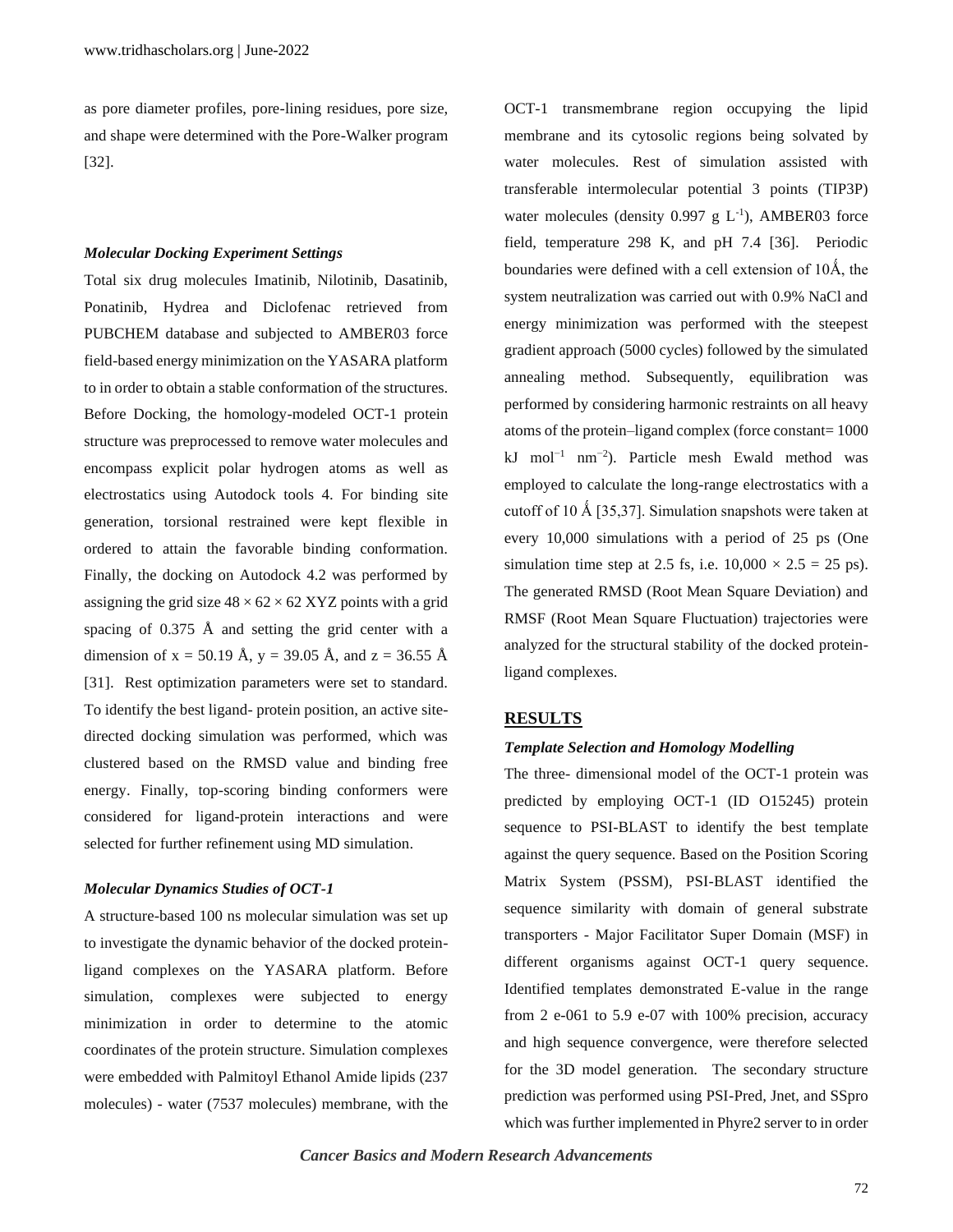to generate a consensus across the sequence window and resulting values (>5) further substantiate the confidence of the model structure, from the seed for the model was developed.

# *Transmembrane Helices Prediction and Model Validation*

An online server TMHMM v 2.0 was used to predict trans membrane helices, which identified putative 12 helices with a maximum residual length of 6 amino acids and 12 amino acids for beta sheets and alpha helices, respectively. The OCT-1 protein consists of 554 amino acids, with an expected number of amino acids involved in helices prediction are 255.20728 of the input OCT-1 sequence (Figure 1).





 $(b)$ 

 $(c)$ 

**Figure 1:** Predicted Homology model of the OCT-1 Protein Structure. **A)** OCT-1 model contains 12 transmembrane helices (THM). Both C- terminal and N-terminal is inside the cells; **B)** TMHMM predicted 12 putative TM helices in OCT-1 structure; **C)** Overall tertiary structure of OCT-1.

The structural quality check of the predicted protein structure revealed the overall probability values of 0.91 and all posterior probability values close to 1for the transmembrane helices. In addition, the Ramachandran plot analysis exhibited the presence of 97.7% of all residues in a core area (phi-psi), with the exception of Glycine residue, which was preset in the disallowed region (Figure 2A and Figure 2B). The overall structure quality

# *Cancer Basics and Modern Research Advancements*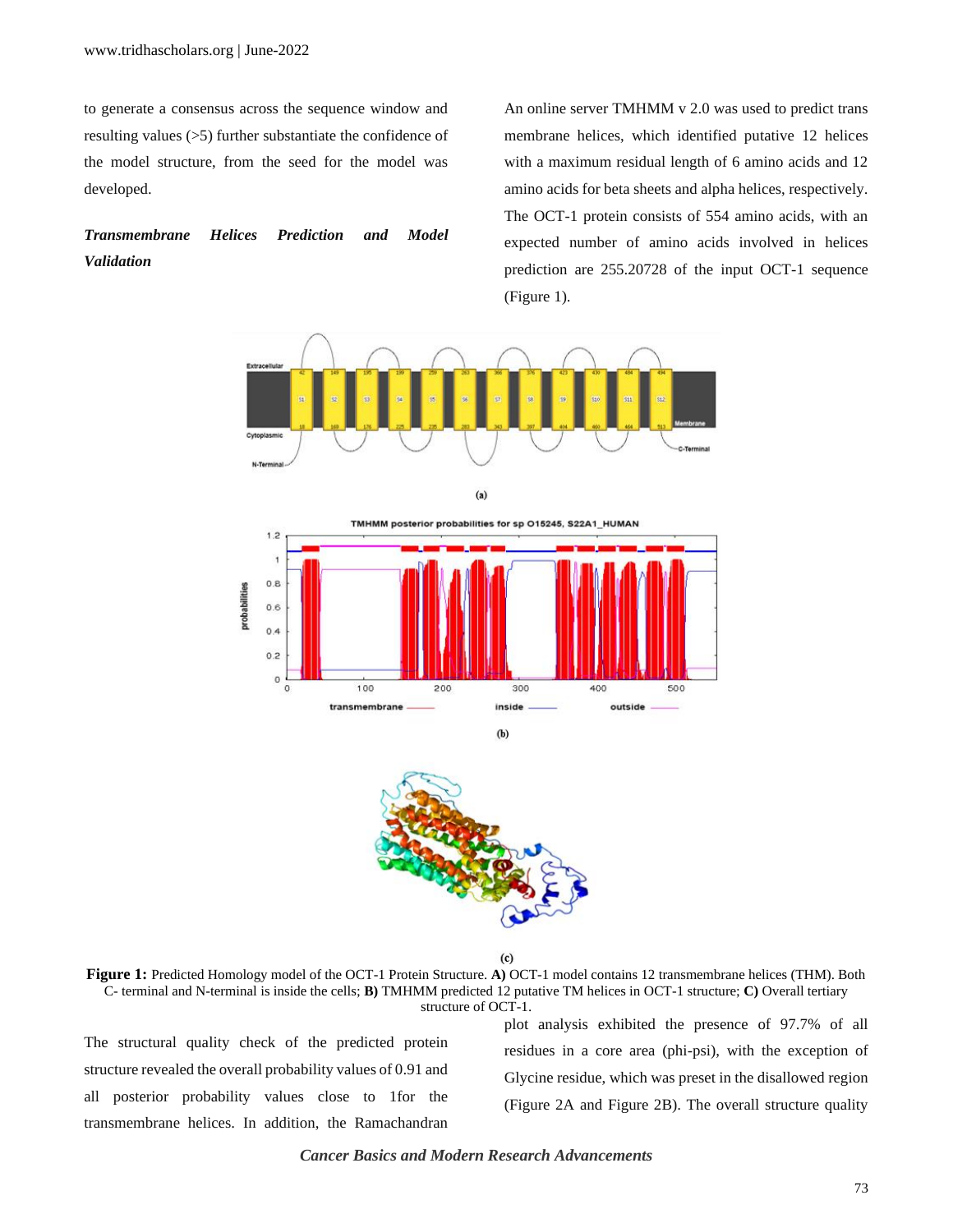was predicted by the ERRAT2 plot server was as just as reliable at 67.82% as a reliable model with an overall quality factor of about 91% with resolutions of 2.5 Å to 3 Å (Figure 2C and Figure 2D).



**Figure 2:** Validation and Quality check of the predicted Homology Build of OCT-1 Protein Structure. **A & B)** Ramachandran Plot for the OCT-1 structure. It scores 97.7 % for the percentage of residues residing in the most favorable region, with the exception of amino acids excluding Gly and pro-occupied in the disallowed region. **C & D)** ERRAT analysis of OCT-1 structure. Black bars indicate a misfolded region, grey bars represent an error between 95% and 99%, while white bars indicate an area with low error rate.

#### *OCT-1 Transmembrane Channel Prediction*

A comprehensive structural characterization of OCT-1 transmembrane channel prediction was accomplished through the Pore Walker program. Initially, the pore axis demarcation was done by sectioning the protein structure cutting along the XY- plane, which defines the putative pore-lining residues (Color Orange) and atoms (Color Blue) in proximity to the pore axis and also detects the cavity pore center at 3 Å (Red Spheres) from given pore

heights. Further, throughout the pore axis from negative to positive coordinate attained pore shape is UDSDUS (from top to bottom, S denotes cylinder, and D and U represent decreasing and increasing conical frustum, respectively), defined in two dimensional as a stack of building blocks (Figure 3A and Figure 3B). The diameter profile of the pore at 3 Å steps corresponding to the pore shape in the pore channel is also analyzed. Moreover, the cavity with the biggest pore sphere "center" was identified along the channel at 1 Å steps (Figure 3C and Figure 3D). Besides,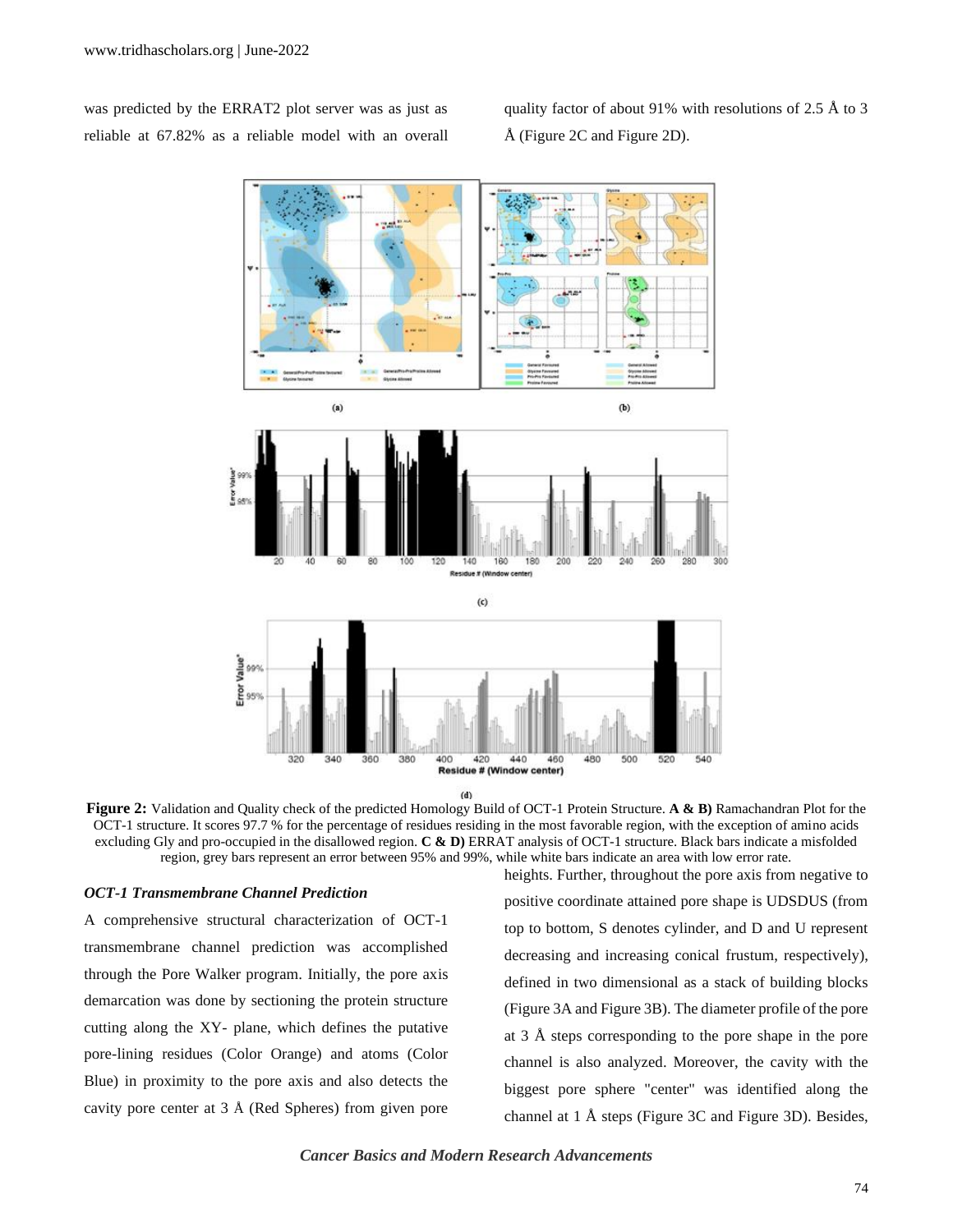the regularity of the pore cavity was verified by the presence of consecutive straight lines and wiggly lines in the channel area, which authenticate the position of the pore center at 1 Å along the pore axis. The presence of straight lines indicated the low RMSD area and curved lines represented the highly spread pore area. Pore diameter profile at 1 Å steps conforming the pore shape in the pore channel was also calculated (Figure 3E and Figure 3F). Further, for a better understanding of the pore channel, horizontal sections of the protein structure were produced perpendicular to the pore axis, which characterizes the pore details, negative and positive coordinates along the pore axis from the bottom and top view, respectively (Figure 3G - Figure I).



**Figure 3:** Structural and functional characterization of transmembrane channel of the homology modeled OCT-1 structure. **A)** Visualization of the XY- plane of the protein structure defining pore-lining residues and pore centers at 3Å steps of the pore section, where, x-axis denotes the pore x-axis and Y-coordinate >0 is displayed. **B)** Representation of the pore shape along the pore line in the 2D image. **C)** Pore diameter profile at 3 Å, where X-axis denoting the position along the pore axis and Y-axis denoting pore diameter value in Å. **D)** A visualization of the Pore section defining the position of the largest pore center at 1Å. **E)** Illustration of the regularity of the pore cavity with straight and curved lines representing channel areas. **F**) The pore diameter profile at 1 Å, where the X-axis denotes the position along the pore axis and Y-axis denotes the pore diameter value in Å. **G)** Horizontal section of the pore (purple color) at the pore heights. **H)** Horizontal view from the bottom representing most negative coordinates. **I)** Horizontal view from the top defining most positive coordinates.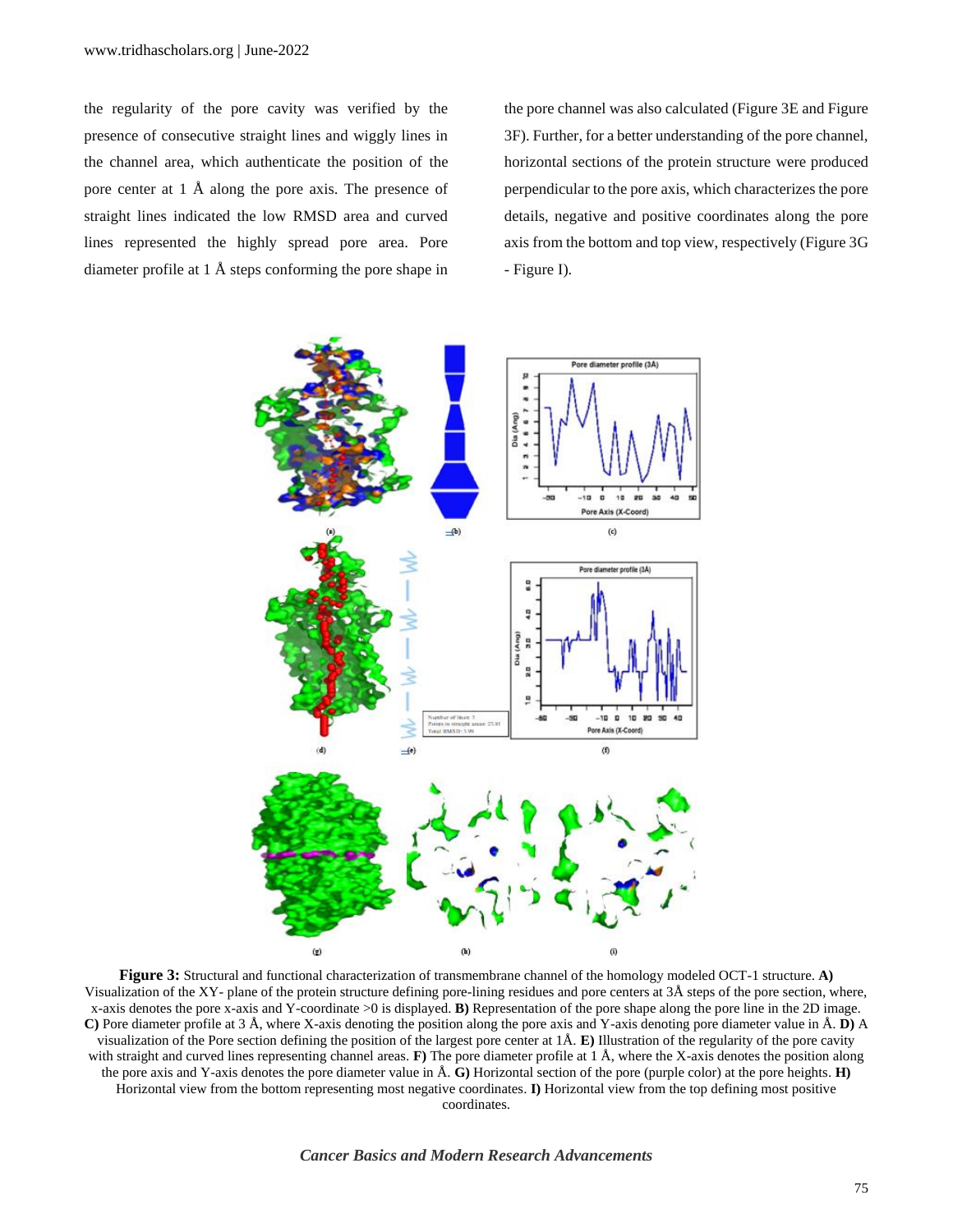# *Identification of Top Ligand-Protein Conformers and Molecular Simulations*

Docking simulation identifies the best protein-ligand conformers based on their binding free energy and interacting residues. Docking result depicted that out of 6 docked ligands, Imatinib ranked top with a higher binding affinity (10.1180 kcal/mol), then Ponatinib (10.0630 kcal/mol), Nilotinib (9.2960 kcal/mol), Dasatinib (8.9090 kcal/mol), Diclofenac (7.5690 kcal/mol) and Hydroxyurea revealed less binding affinity (3.8340 kcal/mol) at OCT-1 binding site. In addition, the difference in interacting residues between protein-ligand complexes was also analyzed. As listed in Table 1; OCT-1 interacts with docked Imatinib molecules with residue numbers Ser 133, Ile 134, Gln152, Leu155, Phe159, Asn186, Met193, Arg206, Gln209, Val212, Ser213, Asn216, Trp217, Phe 244, Leu248, Leu251, Thr 252, Ala255, Val268, Leu360, Tyr361, Leu364, and Tyr376.

| Drug<br><b>Molecules</b> | <b>Type of Strain Amino Acid Interactions</b>                                                                                                                                         | <b>Docking Energy</b><br>(Kcal/mol) |
|--------------------------|---------------------------------------------------------------------------------------------------------------------------------------------------------------------------------------|-------------------------------------|
| Imatinib                 | LEU155 PHE159 ASN 186 MET193 ARG206 GLN209 VAL212<br>SER 133 ILE 134 GLN152<br>SER213 ASN216 TRP217 PHE 244 LEU248 LEU251 THR 252 ALA255 VAL268 LEU360 TYR361<br><b>LEU364 TYR376</b> | 10.1180                             |
| Ponatinib                | SER 133 ILE 134 LEU 155 PHE159 ARG 206 SER 213 TRP217 GLN241 PHE244 LEU248 LEU 251<br>THR252 ALA255 TRP 261 LEU353 THR356 LEU 360 TYR 361 PHE 379 ILE 446 CYS 473 GLY477              | 10.0630                             |
| <b>Nilotinib</b>         | 223 ILE 224 PHE 227 VAL 228 VAL 236 MET 239 TYR 240 ALA 243<br>220 LEU<br>179 GLY<br>LEU<br>279 VAL 282 PRO 283<br>278 TYR<br>PHE 275 TYR                                             | 9.2960                              |
| <b>Dasatinib</b>         | 183 ASN 186 GLN 209 ASN 216 GLY 220 LEU 223 ILE 224 PHE 227 VAL 236<br>LEU<br>179 VAL.<br>251 VAL 268 PRO 271 THR<br>240 LEU<br>272 PHE 275 TYR 279 VAL 282<br>MET 239 TYR            | 8.9090                              |
| <b>Diclofenac</b>        | 141 CYS 142 LEU<br>134 GL U<br>137 PHE<br>38 VAL.<br>148 PHE<br>151 MET<br>202 ALA 255 HIS 260<br>ILE.<br>264 GLN 265 LEU<br>261 LEU<br>TRP<br>-266                                   | 7.5690                              |
| Hydroxvurea              | 73 VAL 74 SER<br>230 GLY<br>231 GLY<br>518 VAL 519 ALA 520<br>ASN<br>72 THR                                                                                                           | 3.8340                              |

**Table 1:** Docking result of OCT-1 with drug molecules- binding energy and interacting residues.

Further, to understand the "local" structural stability at the residual level of the docked protein - ligands; trajectories generated by molecular simulations were analyzed. Since Imatinib showed the highest binding affinity as compared to other docked complexes, we further proceeded our analysis with only OCT1-Imatinib complex for structural stability analysis. After a long 50ns MD simulation of OCT-1 bound in complex with Imatinib indicated that docked complex started to be stabilized at 500 ps (peak - 870070 kJ/mol) and achieved the steady phase for the rest of simulation period (500 ps - 10000 ps) (Table 2) which

clearly stated that Imatinib strongly hold the OCT-1 pore cavity as compared to other docked drug molecules. Interestingly, almost similar trend was observed for other energy contributors such as bond, angle, dihedral angle, planarity, coulombic charge, and vander Waals, which was highest at 500 ps, stabilize and attain the plateau phase for the rest simulation period [Figure 4]. Analysis of initial and sfinal (100 ns) structure superimposition of Imatinib bound complex revealed that overall structure is well stabilized in the system with minimal fluctuations occurred in their extremities proving it the most stable complex in the OCT-1 channel residue.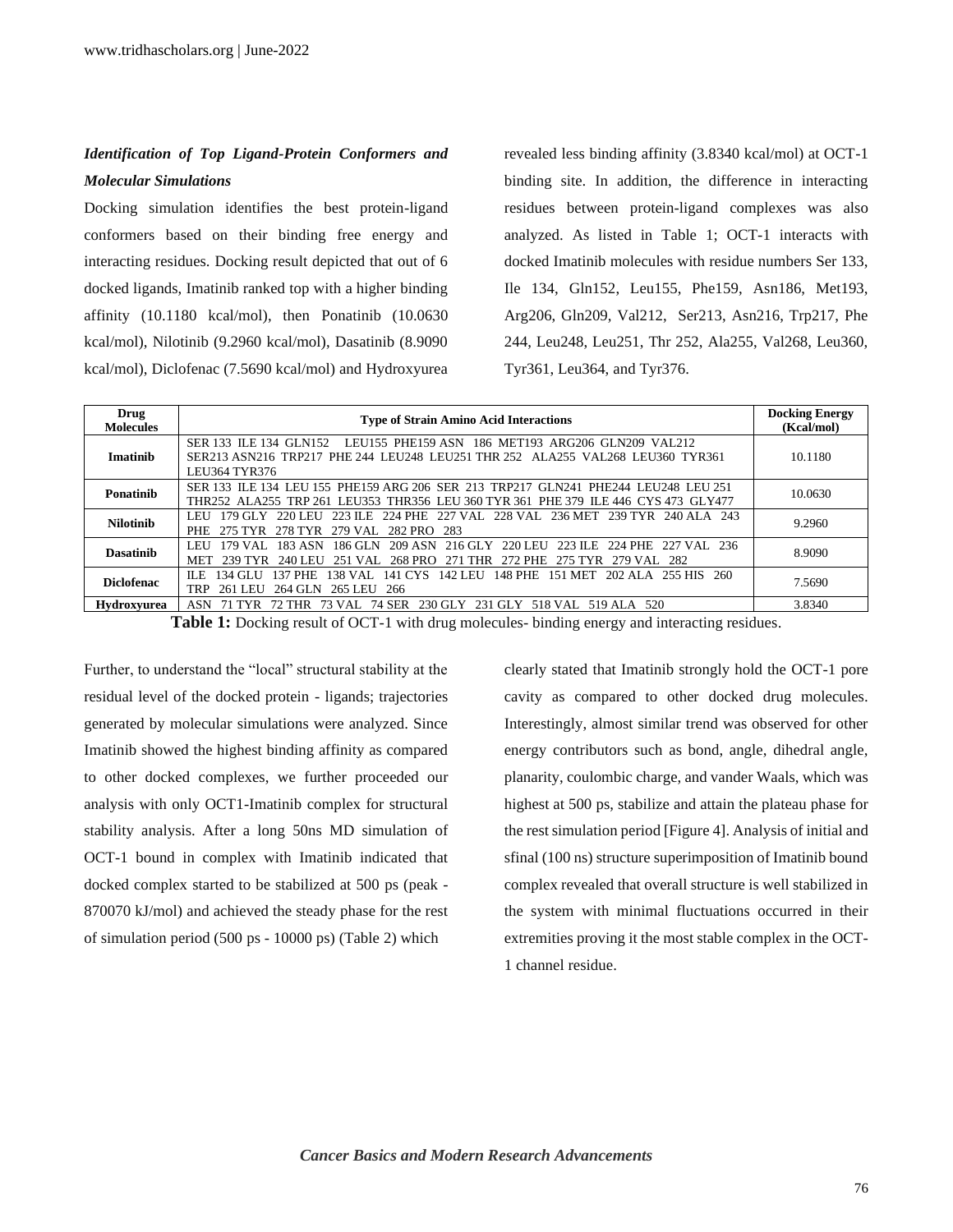

**Figure 4:** Representation of Docking and Molecular Simulation Analysis of Homology modeled OCT-1 protein- Imatinib complex. **A)** Docking conformers of OCT-1- Imatinib complex at the OCT-1 binding Site; **B)** RMSD trajectory of OCT-1- Imatinib complex after MD simulation; **C)** Snapshot of structure superimposition of OCT-1-Imatinib complex with initial and after MD simulation at 100ns.

| OCT-1    | Time (ps) | Energy (kJ/mol) Bond |          | Angle | <b>Dihedral</b>   | <b>Planarity</b> | Coulomb   | VdW      | <b>RMSDs</b> |
|----------|-----------|----------------------|----------|-------|-------------------|------------------|-----------|----------|--------------|
| Imatinib | 100       | -879186              | 101744.4 |       | 92380.32 217611.8 | 1080.899         | -13890 84 | 97080.96 | 7.282        |

**Table 2:** Molecular dynamics interaction - energy profile of OCT-1-imatinib complex.

# *Assessment of OCT-1 Expression in CML Phases, Received Treatments and in Blood and Bone Marrow Samples*

To corroborate the *in-silico* analysis, we evaluated the OCT-1 fold change expression in isolated CML MNCs, CML stem CD34+/ CD38- populations, in patients receiving different therapeutic treatments as well as in blood and bone marrow samples. When OCT-1 expression was assessed in different CML phases, no major fold change expression was obtained between at diagnosis and chronic phase patient. However, a decreased fold change expression was observed as the disease progressed to blastic crisis and a significant OCT-1 down regulation was noticed when compared between chronic and accelerated phase (P-value: 0.04) and blastic phase (P-value: 0.01) (Figure 5A and Figure 5B). When OCT-1 expression was assessed in isolated CML CD34+/CD38- specific cell population, a significant down- regulation of OCT-1 was observed as compared to CML mononuclear cells (P-value: <0.0001) (Figure 5A). When OCT-1 expression was evaluated between Imatinib, Hydrea and Imatinib + Hydrea received patients, a decreased fold change expression was reported in Imatinib received patients as compared to Hydrea standalone and in a combination of treatment. However, no major fold change expression was observed between Hydrea standalone and a combination of Imatinib + Hydrea received patients (Figure 5C). When the fold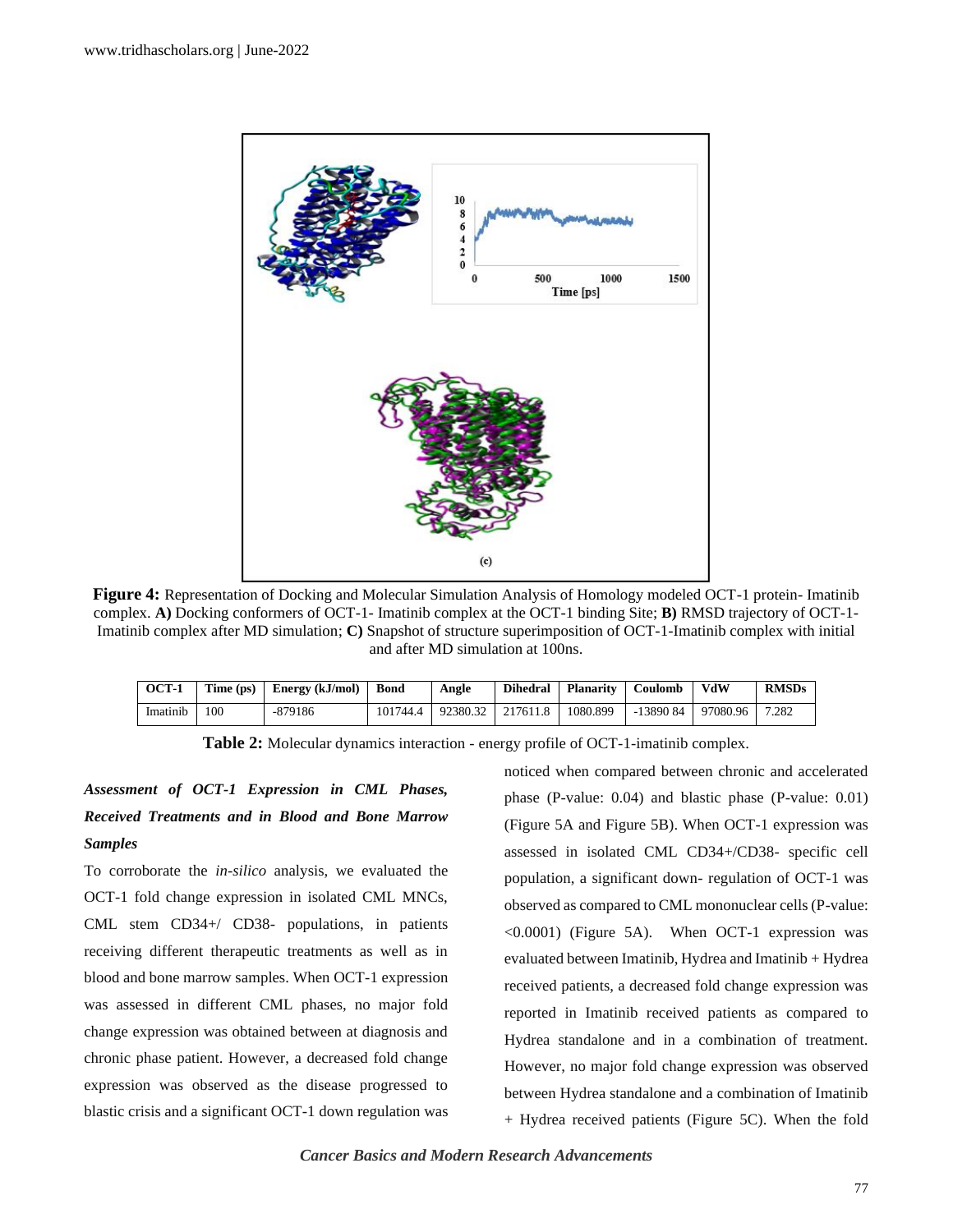change expression was measured between bone marrow and blood samples, bone marrow samples showed a significantly high OCT-1 expression as compared to blood samples (P-value: 0.02) (Figure 5D).



**Figure 5:** Differential expression OCT-1 assessed by qRT-PCR in CML patients and CML stem cells. **A)** Bar graph shows the OCT-1 fold change expression between CML samples and CML CD34+/CD38- population (P-value: 0.003). **B)** OCT-1 expression in progressive CML phases between CML samples and isolated CD34+/CD38- population. Data are mean ± SD. \*P-value <0.05 and \*\*P-value <0.005. **C)** Fold change expression level of OCT-1 response to received Imatinib, Hydrea, and a combination of Imatinib+ Hydrea therapy. **D)** Bar graphs represent the OCT-1 expression level in Bone marrow and Blood samples (P-value: 0.005).

# **DISCUSSION**

Despite the tremendous success of Imatinib, drug resistance in CML and transition from CP to BC via AP is a multistep inter-correlated molecular event that may or may not be dependent on BCR-ABL activity [4-7]. Altered expression of influx transporter OCT-1, which is involved in the uptake of many chemotherapeutic drugs, is reported to influence the therapeutic response in CML patients [9,10]. Molecular insight on ligand recognition by OCT-1 and the mechanisms by which it mediates the translocation of the molecules into the cells is of great interest but not yet well understood. Therefore, in the present study, we attempted to probe the unexplored drug-transporter mechanism using various computer-aided approaches and correlate the data with OCT-1 expression in CML MNCs and stem cells.

Increasing efforts to understand the interaction between the OCT-1 transporter and substrate in order to identify the contact residues based on the hypothesized 3D structure have been reported. One of the major limitations of these studies, however, lies in the fact that computationally generated homology model shared low sequence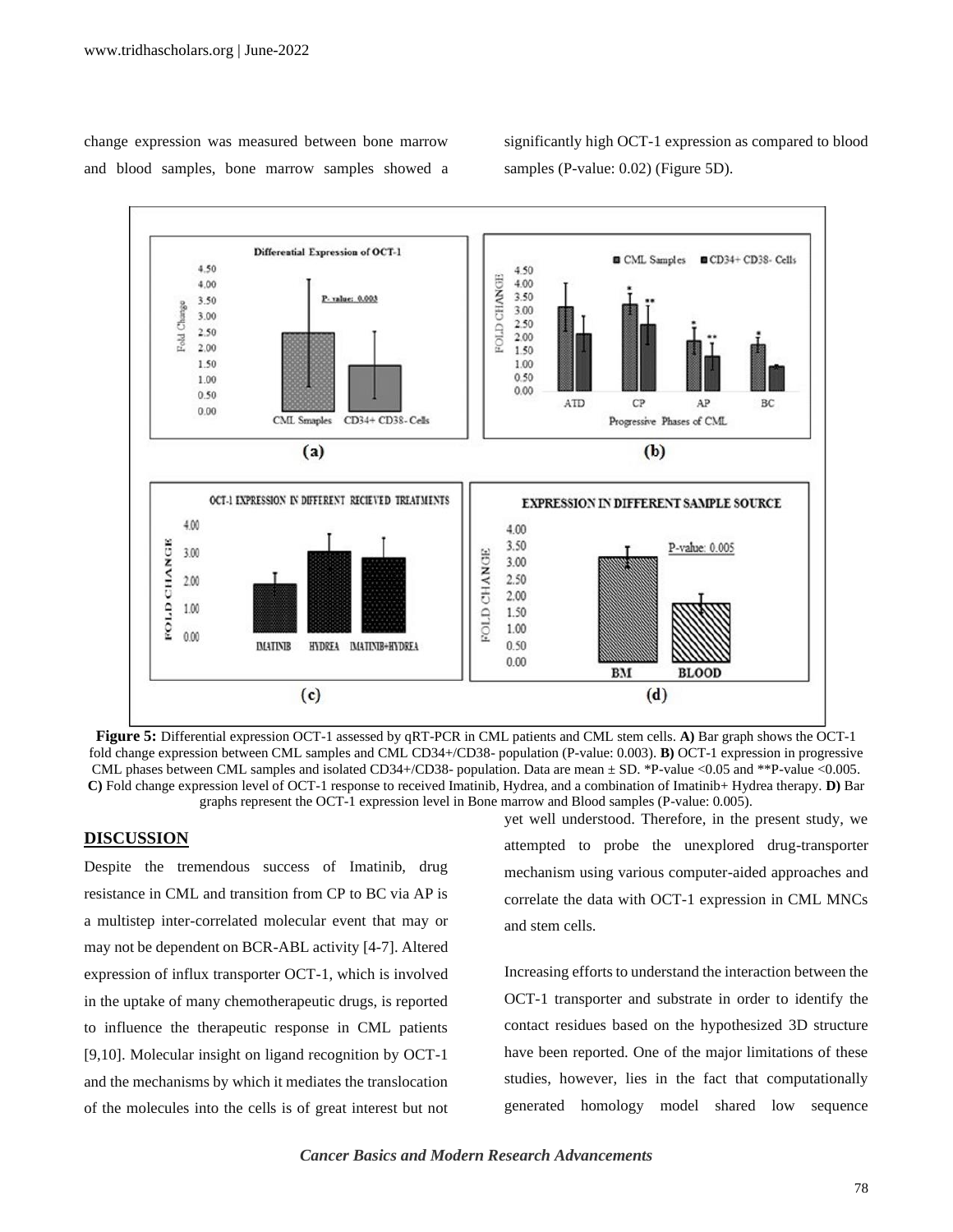resemblance with human OCT-1 due to their difference in origin [41,42]. Recently, a group of authors Popp et.al. generated an OCT-1 homology model in an occluded state from a known available MFS transporter of eukaryotic origin with a relative sequence homology of 40% with the hOCT-1 [43]. It could reliably predict the critical amino acid residues involved in the transporter and substrate interaction. As we had limited understanding of crystal structure of the OCT-1 protein, one of the major challenges was to generate a complete 3D structure. Therefore, in the current study, we performed template-based homology modeling to predict three-dimensional structure of the OCT-1 protein with high sequence similarity and accuracy, which is clearly shown by Ramachandran plot analysis.

Another important aspect of this study is to predict the structural and functional characterization of the homology modeled OCT-1 protein transmembrane channel, which was achieved by a fully automated Pore walker program. Predicted pore axis, cutting along the XY-plane of the protein structure confirms that path the ligand takes through the transmembrane channel is linear and the pore is perpendicularly passes through the membrane. Moreover, pore descriptors analysis such as regularity of the pore cavity, pore shape, position of the pore center, atoms, and corresponding residues along the pore line further substantiates the channel organization and functionality towards ligands that run through the transmembrane plane. To the best of our knowledge, we believe that this is the first primary study that comprehensively predict the functional insight of the OCT-1 transmembrane channel to comprehend the ligand pathway along the pore channel. Another crucial aspect of predicted transmembrane channel is to identification of the contacting amino acid residues throughout the OCT-1 pore channel. Our extensive analysis of the predicted transmembrane channel revealed several amino acids

within the OCT-1 channel pore indicated as red dots in homology model predicted protein structure, which are anticipated to directly contribute to substrate specificity. Further, in ordered to identify the best drug selectivity and binding efficiency towards the OCT-1 pore cavity, extensive molecular docking and long-term simulation analysis was also carried out. Our ligand-protein docking analysis revealed highest binding affinity with Imatinib at OCT-1 binding site and confirms the OCT-1 selectivity towards Imatinib as compared to other drug molecules used in the regimen. Additionally, post-docked structure-based molecular dynamic simulation trajectory analysis of OCT-1- Imatinib bound complex (100 ns) started to attained equilibrium at 500 ps and remains stable throughout the simulation trajectory, which further indicates a stable hold of Imatinib at OCT-1 binding site. Our observations authenticate the OCT-1 selectivity towards Imatinib, rendering the smoothest path of Imatinib to run along the OCT-1 pore channel and makes it entry to the cells more permeable as compared to other docked drug molecules.

Docking analysis with other docked TKIs demonstrated that, the binding affinity of Ponatinib with OCT-1 is comparable to that of Imatinib and, interestingly both share some common interacting amino acid residues in the OCT-1 cavity, suggesting a possible role for these residues for TKI selectivity by OCT-1. The binding affinity of Dasatinib, and Nilotinib with OCT-1, is less as compared to Imatinib and Ponatinib, which corroborate with published in-vitro results indicating passive uptake of these drugs regardless of OCT-1 activity [38-40]. Therefore, selection of these drugs may be reserved for patients showing low OCT-1 expression during therapy decision making.

Several reports linked conflicting observations on OCT-1 mediated uptake of Imatinib, and to date no broad consensus has emerged. However, earlier studies have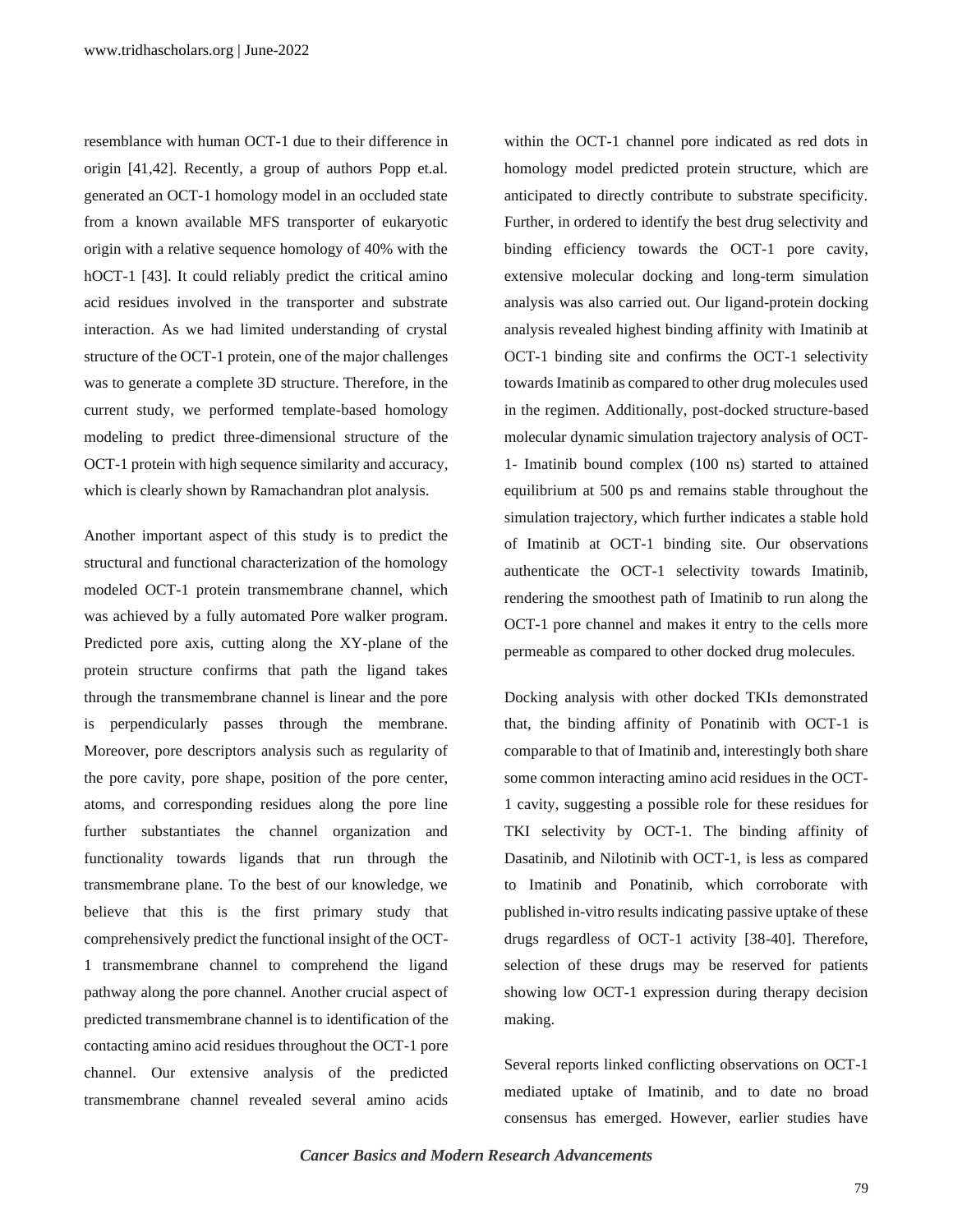demonstrated association of OCT-1 functional activity in predicting clinical response in CML risk stratification [15- 17]. Therefore, in the present study, to confirm the in-silico results, OCT-1 quantitative expression analysis of OCT-1 was performed to predict the OCT-1 mediated therapeutic response and resistance in CML patients. We observed a significant down regulation of OCT-1 expression in progressive phases (CP>AP>BC), which is consistent with previous reports. Decreased OCT-1 expression in advanced phases indicates the lower uptake of Imatinib into the cells thus unable to achieve optimum lethal concentration in CML cells. Furthermore, a reduced expression of OCT-1 in immuno-magnetically sorted CD34+ CD38- Ph+ CML stem cells as compared to patient's MNC samples from patients suggested an inherent potential of these stem cells for therapy resistance. It can be assumed that a low uptake of Imatinib may favour the other molecules to enter via passive mechanism due to reduced OCT-1 expression on CML cells. In addition, high OCT-1 expression in patients receiving Hydrea standalone or in combination with Imatinib confirms the better penetration of hydrea and is suggestive of the role of hydrea as inducer of OCT-1.

### **CONCLUSION**

Drug resistance in CML is a sequential transition from CP to BC via AP is multifactorial and involves several molecular alterations independent of BCR-ABL expression. Proposed new approach in our study is the first step in understanding the selectivity and specificity of OCT-1 towards substrate drugs. We therefore believe that an in-silico analysis of OCT-1 interaction with different drug molecules can provide a better insight into the ligand binding and translocation through the OCT-1 pore channel. Decreased OCT-1 expression in CML advance phases and in CML stem cell populations indicates an inherent potential of these cells to develop therapeutic resistance. Increased expression of OCT-1 in patients treated with Hydrea alone or in combination with Imatinib suggested that Hydrea being a small molecule exhibit better penetration into the OCT-1 pore cavity compared to other TKIs. Therefore, inclusion of Hydrea before initiation of Imatinib may be a favorable protocol than Imatinib or Hydrea alone. Moreover, we believed that approach proposed in our study is the first step towards enhancing the understanding of the activation of BCR-ABL independent mechanism via plausible involvement of OCT-1 could be act as a potentially clinically relevant biomarker for predicting drug resistance in CML patients. However, it further required correlation with drug influx transporters to predict complete TKI response, resistance and disease monitoring.

# **ACKNOWLEDGEMENT**

KRP acknowledges Indian Council of Medical Research (ICMR- F.No.5/4/13/2012-RMC) and Gujarat State Biotechnology Mission (GSBTM-FAP/167/13) for funding the project, SKP acknowledges Scientific and Engineering Research Board, Dept. of Science and Technology, Government of India for National Postdoctoral Fellowship (N-PDF) (Grant: PDF/2015/000328).

### **AUTHORS CONTRIBUTION**

Conceptualization: Krupa Shah, Saumya Patel, Rakesh Rawal, Methodology, Analysis & Interpretation of the Data: Krupa Shah, Saumya Patel, Supervision: Dr. Bhavesh Parekh, Dr. Jyoti Bajaj Sawhney, Dr. Rakesh Rawal, Original Draft Preparation: Krupa Shah, Revising the Manuscript: Krupa Shah, Rakesh Rawal, Final Approval: Rakesh Rawal. All authors read, agreed and approved the manuscript.

### **COMPETING INTEREST**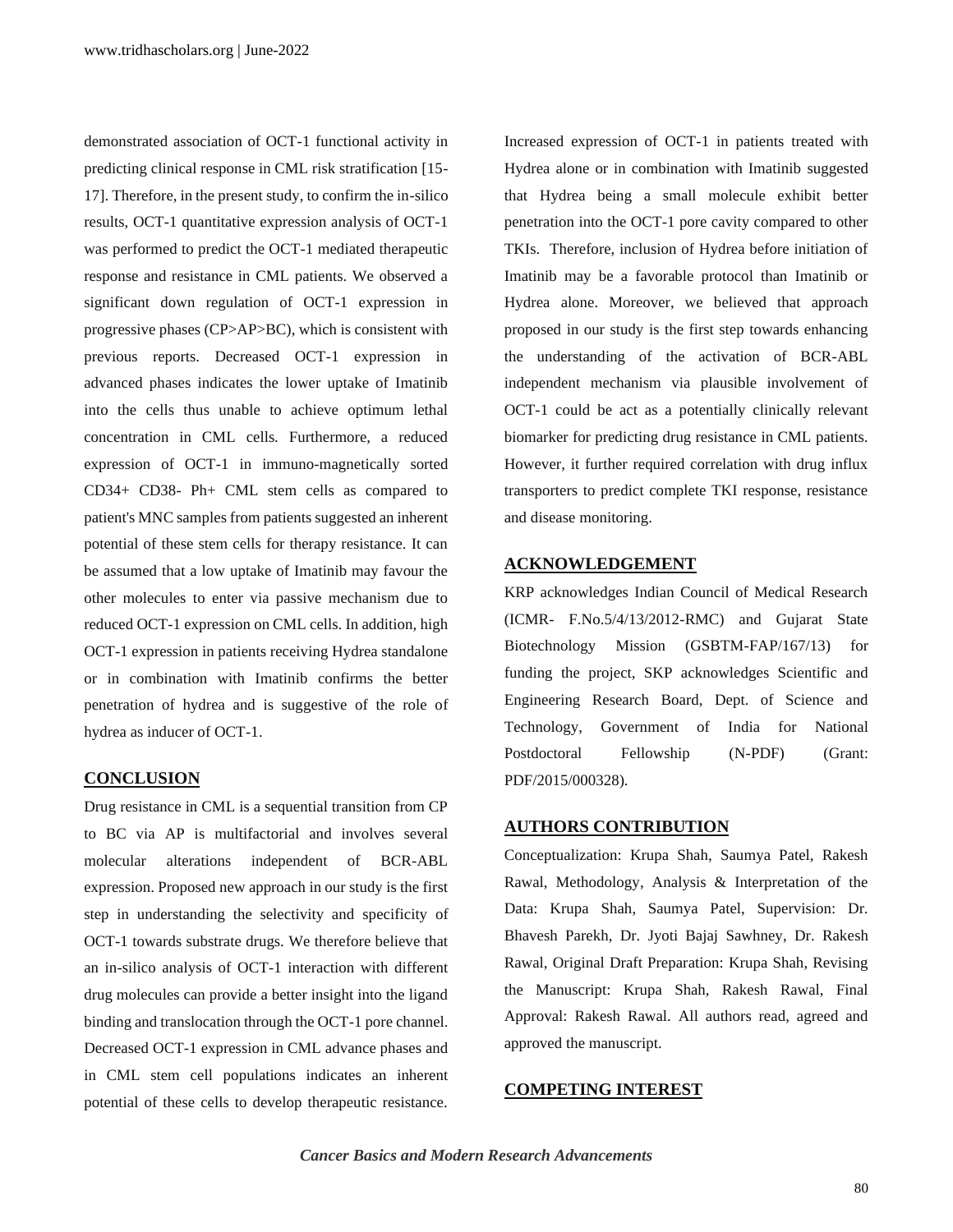The author declared that there is no potential conflict of interest.

# **REFERENCES**

- 1. [Apperley JF \(2007\) Part I: Mechanisms of resistance to imatinib in chronic myeloid leukaemia. The Lancet](https://www.sciencedirect.com/science/article/pii/S147020450770342X) Oncology [8\(11\): 1018-1029.](https://www.sciencedirect.com/science/article/pii/S147020450770342X)
- 2. [Cowan-Jacob SW, Guez V, Fendrich G, et al. \(2004\) Imatinib \(STI571\) resistance in chronic myelogenous leukemia:](https://www.ingentaconnect.com/content/ben/mrmc/2004/00000004/00000003/art00005)  [Molecular basis of the underlying mechanisms and potential strategies for treatment. Mini Reviews in Medicinal](https://www.ingentaconnect.com/content/ben/mrmc/2004/00000004/00000003/art00005)  [Chemistry 4\(3\): 285-299.](https://www.ingentaconnect.com/content/ben/mrmc/2004/00000004/00000003/art00005)
- 3. [Altschul SF, Madden TL, Schäffer AA, et al. \(1997\) Gapped BLAST and PSI-BLAST: A new generation of protein](https://academic.oup.com/nar/article-abstract/25/17/3389/1061651)  [database search programs. Nucleic Acids Research 25\(17\): 3389-3402.](https://academic.oup.com/nar/article-abstract/25/17/3389/1061651)
- 4. [Ali MA \(2016\) Chronic myeloid leukemia in the era of tyrosine kinase inhibitors: An evolving paradigm of molecularly](https://link.springer.com/article/10.1007/s40291-016-0208-1)  [targeted therapy. Molecular Diagnosis & Therapy 20\(4\): 315-333.](https://link.springer.com/article/10.1007/s40291-016-0208-1)
- 5. Donato NJ, Wu JY, Stapley [J, et al. \(2004\) Imatinib mesylate resistance through BCR-ABL independence in chronic](https://cancerres.aacrjournals.org/content/64/2/672.short)  [myelogenous leukemia. Cancer Research 64\(2\): 672-677.](https://cancerres.aacrjournals.org/content/64/2/672.short)
- 6. [Shah K, Parikh S, Rawal R \(2016\) Tyrosine kinase inhibitors in ph+ chronic myeloid leukemia therapy: A review. Asian](http://journal.waocp.org/article_32470.html)  [Pacific Journal of Cancer Prevention 17\(7\): 3025-3033.](http://journal.waocp.org/article_32470.html)
- 7. [O'hare T, Zabriskie MS, Eiring AM, et al. \(2012\) Pushing the limits of targeted therapy in chronic myeloid leukaemia.](https://www.nature.com/articles/nrc3317)  [Nature Reviews Cancer 12\(8\): 513-526.](https://www.nature.com/articles/nrc3317)
- 8. [Bavaro L, Martelli M, Cavo M, et al. \(2019\) Mechanisms of disease progression and resistance to tyrosine kinase inhibitor](https://www.mdpi.com/589358)  [therapy in chronic myeloid leukemia: An update. International Journal of Molecular Sciences 20\(24\): 6141.](https://www.mdpi.com/589358)
- 9. [Brosseau N, Ramotar D \(2019\) The human organic cation transporter OCT1 and its role as a target for drug responses.](https://www.tandfonline.com/doi/abs/10.1080/03602532.2019.1670204)  [Drug Metabolism Reviews 51\(4\): 389-407.](https://www.tandfonline.com/doi/abs/10.1080/03602532.2019.1670204)
- 10. [Crossman LC, Druker BJ, Deininger MW, et al. \(2005\) hOCT 1 and resistance to imatinib. Blood 106\(3\): 1133-1134.](https://ashpublications.org/blood/article-abstract/106/3/1133/21896)
- 11. [Koepsell H \(2015\) Role of organic cation transporters in drug-drug interaction. Expert Opinion on Drug Metabolism &](https://www.tandfonline.com/doi/abs/10.1517/17425255.2015.1069274)  [Toxicology 11\(10\): 1619-1633.](https://www.tandfonline.com/doi/abs/10.1517/17425255.2015.1069274)
- 12. [Fromm MF \(2015\) Transporters and drug–drug interactions: Important determinants of drug disposition and effects.](https://www.infona.pl/resource/bwmeta1.element.elsevier-61cf03e6-5aef-382f-9a0e-32982d4897f2)  [Toxicology Letters 2\(238\): S49.](https://www.infona.pl/resource/bwmeta1.element.elsevier-61cf03e6-5aef-382f-9a0e-32982d4897f2)
- 13. [Koren‐Michowitz M, Buzaglo Z, Ribakovsky E, et al. \(2014\) OCT 1 genetic variants are associated with long term](https://onlinelibrary.wiley.com/doi/abs/10.1111/ejh.12235)  [outcomes in imatinib treated chronic myeloid leukemia patients. European Journal of Haematology 92\(4\): 283-288.](https://onlinelibrary.wiley.com/doi/abs/10.1111/ejh.12235)
- 14. [Walz C, Sattler M \(2006\) Novel targeted therapies to overcome imatinib mesylate resistance in chronic myeloid leukemia](https://www.sciencedirect.com/science/article/pii/S1040842805001459)  [\(CML\). Critical Reviews in Oncology/Hematology 57\(2\): 145-164.](https://www.sciencedirect.com/science/article/pii/S1040842805001459)
- 15. [Watkins DB, Hughes TP, White DL \(2015\) OCT1 and imatinib transport in CML: Is it clinically relevant?. Leukemia](https://www.nature.com/articles/leu2015170)  [29\(10\): 1960-1969.](https://www.nature.com/articles/leu2015170)
- 16. [White DL, Saunders VA, Dang P, et al. \(2007\) Most CML patients who have a suboptimal response to imatinib have low](https://ashpublications.org/blood/article-abstract/110/12/4064/23602)  [OCT-1 activity: Higher doses of imatinib may overcome the negative impact of low OCT-1 activity. Blood, The Journal](https://ashpublications.org/blood/article-abstract/110/12/4064/23602)  [of the American Society of Hematology 110\(12\): 4064-4072.](https://ashpublications.org/blood/article-abstract/110/12/4064/23602)

# *Cancer Basics and Modern Research Advancements*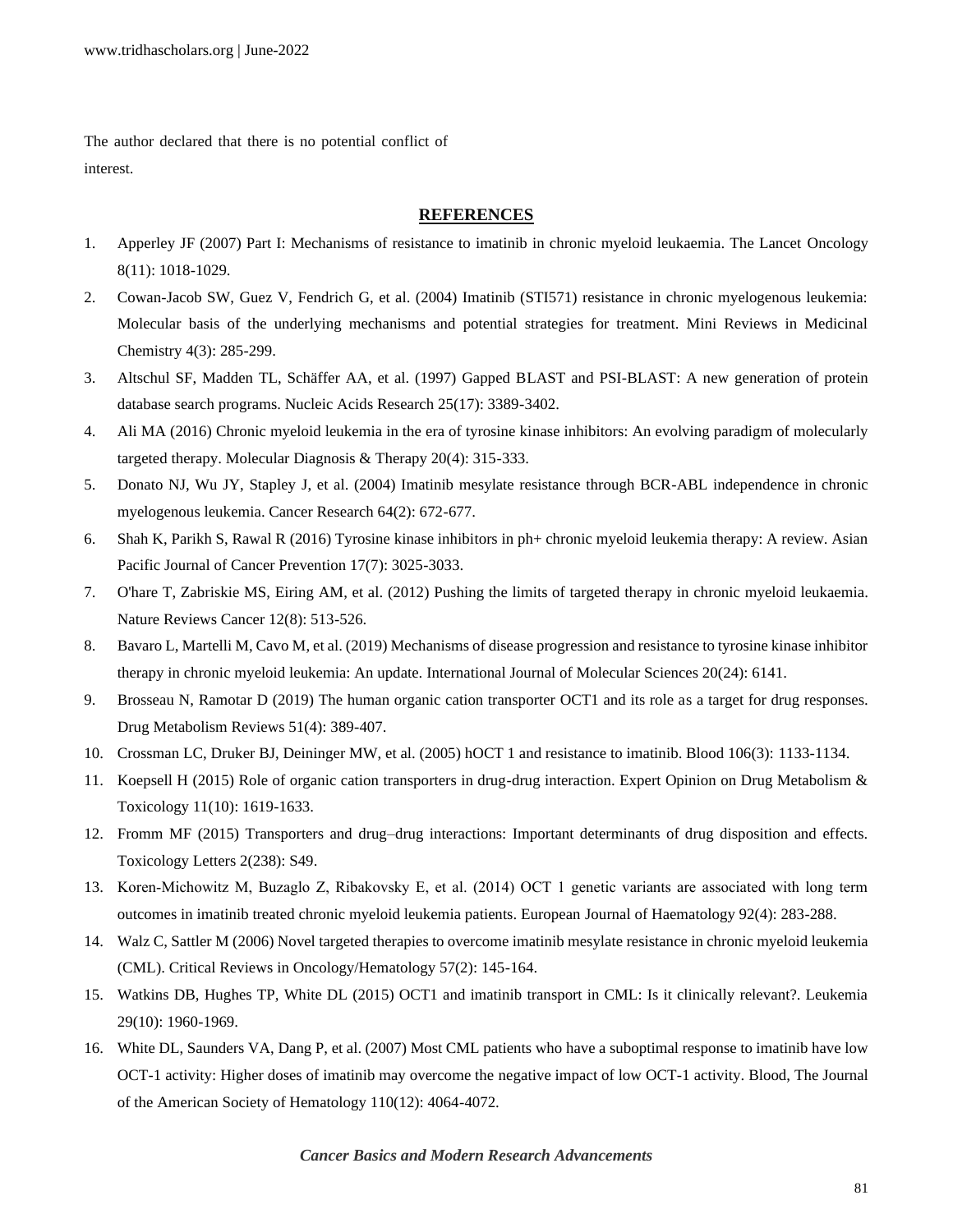- 17. [White DL, Saunders VA, Dang P, et al. \(2006\) OCT-1-mediated influx is a key determinant of the intracellular uptake of](https://ashpublications.org/blood/article-abstract/108/2/697/109902)  [imatinib but not nilotinib \(AMN107\): Reduced OCT-1 activity is the cause of low in vitro sensitivity to imatinib. Blood](https://ashpublications.org/blood/article-abstract/108/2/697/109902)  [108\(2\): 697-704.](https://ashpublications.org/blood/article-abstract/108/2/697/109902)
- 18. [Kim YK, Lee SS, Jeong SH, et al. \(2014\) OCT-1, ABCB1, and ABCG2 expression in imatinib-resistant chronic myeloid](https://synapse.koreamed.org/articles/1074908)  [leukemia treated with dasatinib or nilotinib. Chonnam Medical Journal 50\(3\): 102-111.](https://synapse.koreamed.org/articles/1074908)
- 19. [Nies AT, Schaeffeler E, van der Kuip H, et al. \(2014\) Cellular uptake of imatinib into leukemic cells is independent of](https://clincancerres.aacrjournals.org/content/20/4/985.short)  [human organic cation transporter 1 \(OCT1\). Clinical Cancer Research 20\(4\): 985-994.](https://clincancerres.aacrjournals.org/content/20/4/985.short)
- 20. [Wang Y, Xiao J, Suzek TO, et al. \(2009\) PubChem: A public information system for analyzing bioactivities of small](https://academic.oup.com/nar/article-abstract/37/suppl_2/W623/1155303)  [molecules. Nucleic Acids Research 37\(suppl\\_2\): W623-W633.](https://academic.oup.com/nar/article-abstract/37/suppl_2/W623/1155303)
- 21. [Buchan DW, Ward SM, Lobley AE, et al. \(2010\) Protein annotation and modelling servers at University College London.](https://academic.oup.com/nar/article-abstract/38/suppl_2/W563/1111463)  [Nucleic Acids Research 38\(suppl\\_2\): W563-W568.](https://academic.oup.com/nar/article-abstract/38/suppl_2/W563/1111463)
- 22. [Colovos C, Yeates TO \(1993\) Verification of protein structures: Patterns of nonbonded atomic interactions. Protein](https://onlinelibrary.wiley.com/doi/abs/10.1002/pro.5560020916)  [Science 2\(9\): 1511-1519.](https://onlinelibrary.wiley.com/doi/abs/10.1002/pro.5560020916)
- 23. [Gasteiger J, Marsili M \(1980\) Iterative partial equalization of orbital electronegativity -](https://www.sciencedirect.com/science/article/pii/0040402080801682) a rapid access to atomic charges. [Tetrahedron 36\(22\): 3219-3228.](https://www.sciencedirect.com/science/article/pii/0040402080801682)
- 24. [Kelley LA, Sternberg MJ \(2009\) Protein structure prediction on the Web: A case study using the Phyre server. Nature](https://www.nature.com/articles/nprot.2009.2)  [Protocols 4\(3\): 363-371.](https://www.nature.com/articles/nprot.2009.2)
- 25. [Cuff JA, Barton GJ \(2000\) Application of multiple sequence alignment profiles to improve protein secondary structure](https://onlinelibrary.wiley.com/doi/abs/10.1002/1097-0134(20000815)40:3%3C502::AID-PROT170%3E3.0.CO;2-Q)  prediction. Proteins: [Structure, Function, and Bioinformatics 40\(3\): 502-511.](https://onlinelibrary.wiley.com/doi/abs/10.1002/1097-0134(20000815)40:3%3C502::AID-PROT170%3E3.0.CO;2-Q)
- 26. [Murzin AG, Brenner SE, Hubbard T, et al. \(1995\) SCOP: A structural classification of proteins database for the](https://www.sciencedirect.com/science/article/pii/S0022283605801342)  [investigation of sequences and structures. Journal of Molecular Biology 247\(4\): 536-540.](https://www.sciencedirect.com/science/article/pii/S0022283605801342)
- 27. [UniProt Consortium \(2018\) UniProt: The universal protein knowledgebase. Nucleic Acids Research 46\(5\):](https://www.ncbi.nlm.nih.gov/pmc/articles/pmc5861450/) 2699.
- 28. [Bernstein FC, Koetzle TF, Williams GJ, et al. \(1977\) The protein data bank: A computer-based archival file for](https://www.sciencedirect.com/science/article/pii/S0022283677802003)  [macromolecular structures. Journal of Molecular Biology 112\(3\): 535-542.](https://www.sciencedirect.com/science/article/pii/S0022283677802003)
- 29. [Pollastri G, Przybylski D, Rost B, et al. \(2002\) Improving the prediction of protein secondary structure in three and eight](https://onlinelibrary.wiley.com/doi/abs/10.1002/prot.10082)  [classes using recurrent neural networks and profiles. Proteins: Structure, Function, and Bioinformatics 47\(2\): 228-235.](https://onlinelibrary.wiley.com/doi/abs/10.1002/prot.10082)
- 30. [Krogh A, Larsson B, Von Heijne G, et al. \(2001\) Predicting transmembrane protein topology with a hidden Markov](https://www.sciencedirect.com/science/article/pii/S0022283600943158)  [model: Application to complete genomes. Journal of Molecular Biology 305\(3\): 567-580.](https://www.sciencedirect.com/science/article/pii/S0022283600943158)
- 31. [Morris GM, Huey R, Lindstrom W, et al. \(2009\) AutoDock4 and AutoDockTools4:](https://onlinelibrary.wiley.com/doi/abs/10.1002/jcc.21256) Automated docking with selective [receptor flexibility. Journal of Computational Chemistry 30\(16\): 2785-2791.](https://onlinelibrary.wiley.com/doi/abs/10.1002/jcc.21256)
- 32. [Pellegrini-Calace M, Maiwald T, Thornton JM \(2009\) PoreWalker: A novel tool for the identification and characterization](https://journals.plos.org/ploscompbiol/article?id=10.1371/journal.pcbi.1000440)  [of channels in transmembrane proteins from their three-dimensional structure. PLoS Computational Biology 5\(7\):](https://journals.plos.org/ploscompbiol/article?id=10.1371/journal.pcbi.1000440)  [e1000440.](https://journals.plos.org/ploscompbiol/article?id=10.1371/journal.pcbi.1000440)
- 33. [Ramachandran GN, Ramakrishnan C, Sasisekharan V \(1963\) Stereochemistry of polypeptide chain configurations.](https://millhauser.chemistry.ucsc.edu/courses/Chem_200B_papers_handouts_2008/Ramachandran.pdf)  [Journal of Molecular Biology 7\(1\): 95-99.](https://millhauser.chemistry.ucsc.edu/courses/Chem_200B_papers_handouts_2008/Ramachandran.pdf)
- 34. [Krieger E, Darden T, Nabuurs SB, et al. \(2004\) Making optimal use of empirical energy functions: Force‐field](https://onlinelibrary.wiley.com/doi/abs/10.1002/prot.20251)  [parameterization in crystal space. Proteins: Structure, Function, and Bioinformatics 57\(4\): 678-683.](https://onlinelibrary.wiley.com/doi/abs/10.1002/prot.20251)